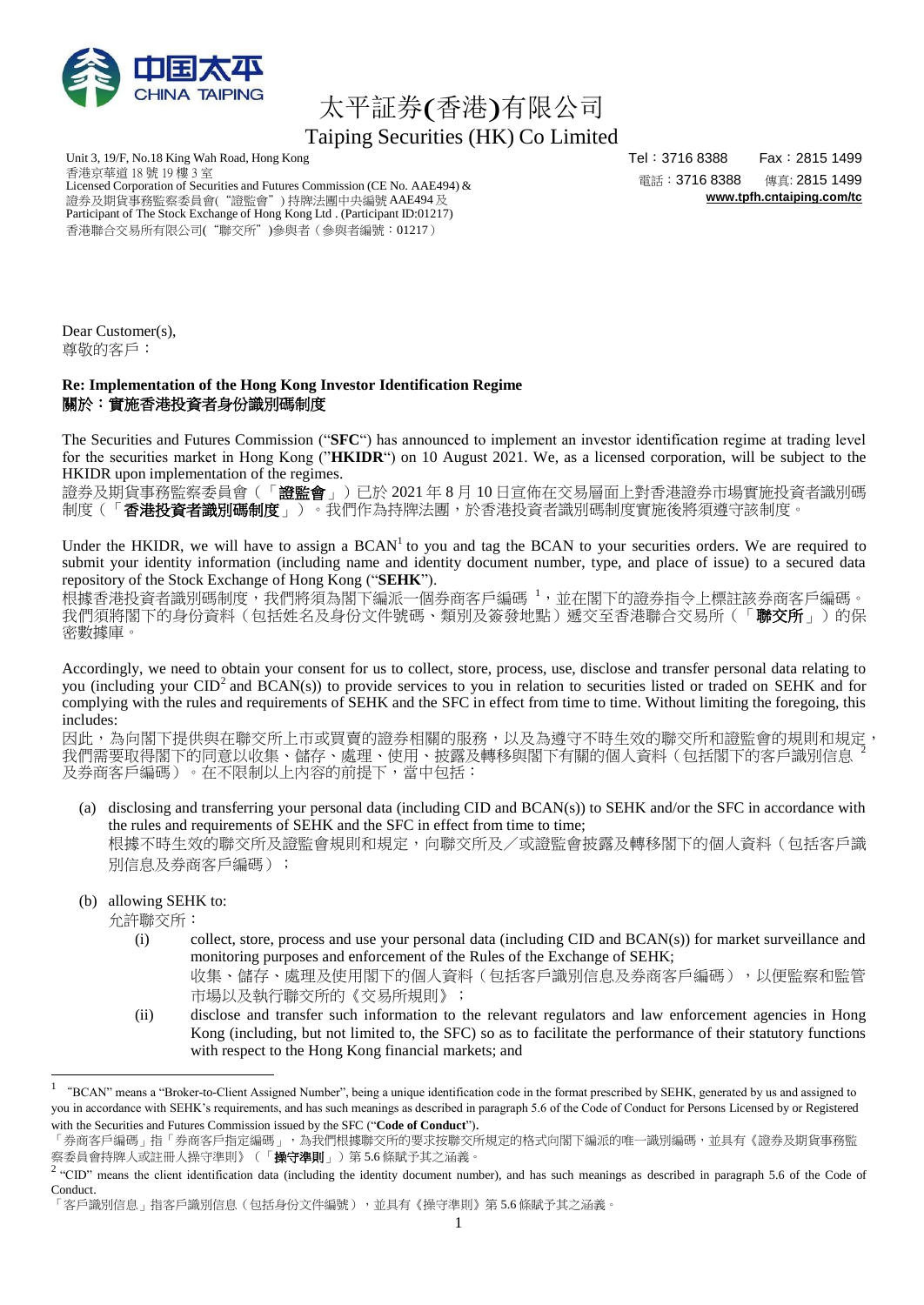向香港相關監管機構和執法機構(包括但不限於證監會)披露及轉移有關資料,以便他們就香港金 融市場履行其法定職能;及

- (iii) use such information for conducting analysis for the purposes of market oversight; and 為監察市場目的而使用有關資料進行分析;及
- (c) allowing the SFC to:

允許證監會:

(i) collect, store, process and use your personal data (including CID and BCAN(s)) for the performance of its statutory functions including monitoring, surveillance and enforcement functions with respect to the Hong Kong financial markets; and

收集、儲存、處理及使用閣下的個人資料(包括客戶識別信息及券商客戶編碼),以便其履行法定 職能,包括對香港金融市場的監管、監察及執法職能;及

(ii) disclose and transfer such information to relevant regulators and law enforcement agencies in Hong Kong in accordance with applicable laws or regulatory requirements. 根據適用法例或監管規定向香港相關監管機構和執法機構披露及轉移有關資料。

Despite any subsequent purported withdrawal of consent by you, your personal data may continue to be stored, processed, used, disclosed or transferred for the above purposes after such purported withdrawal of consent.

即使閣下其後宣稱撤回同意,我們在閣下宣稱撤回同意後,仍可繼續儲存、處理、使用、披露或轉移閣下的個人資料 以作上述用途。

In light of the above, we have updated our:

鑒於上文所述,我們已更新下列文件:

- 1) Terms of Business; and 業務條款;及
- 2) Personal Information Collection Statement (the "**Updates**"). 個人資料收集聲明(「相關更新」)。

Full versions of the updated Terms of Business and Personal Information Collection Statement are available at *https://www.tpfh.cntaiping.com/tc/service/detail/form-downloads*. 已更新的業務條款及個人資料收集聲明的完整版本可於 *https://www.tpfh.cntaiping.com/tc/service/detail/form-downloads* 查 閱。

Please read the updated Terms of Business and Personal Information Collection Statement carefully. If you agree with the Updates, please fill in your full name, ID number and sign on the signature box in the reply slip below, and return this letter together with the reply slip to us:

閣下務請細閱已更新的業務條款及個人資料收集聲明。若閣下同意相關更新,請於下列回條內填妥閣下的全名、身份 證號碼並於簽署欄簽署,並將本函件連同回條透過下列方式交回予我們:

- 1) by post to Unit 3, 19/F, No.18 King Wah Road, Hong Kong; or 以郵遞方式郵寄至香港京華道 18號 19樓 3室;或
- 2) by emailing a scanned copy to *cs@tps.cntaiping.com*, 以電郵方式把掃描副本發送至 *cs@tps.cntaiping.com*,

Please note that we will no longer be able to carry out your trading instructions or provide you with securities related services (other than to sell, transfer out or withdraw your existing holdings of securities, if any) if you have not consented to the Updates and returned the signed letter to us.

閣下務請注意,若閣下不同意相關更新及未有將已簽署的函件交回予我們,我們將不能夠再執行閣下的交易指示或向 閣下提供證券相關服務(出售、轉出或提取閣下現有的證券持倉(如有)除外)。

## **If you have any change in your identity document information which has not been updated to us, please inform us and provide the updated identity document for our retention.** 如閣下的身份證明文件資料有任何變動而尚未告知我們,請通知我們並提供已更新的身份證明文件供我們儲存。

If you have any questions, please contact us at (852) *25439655/+86-4001201966*. 閣下如有任何疑問,請致電(852) *25439655/+86-4001201966* 與我們聯絡。

Yours sincerely, 此致

**Taiping Securities (HK) Co Limited** 太平証券**(**香港**)**有限公司